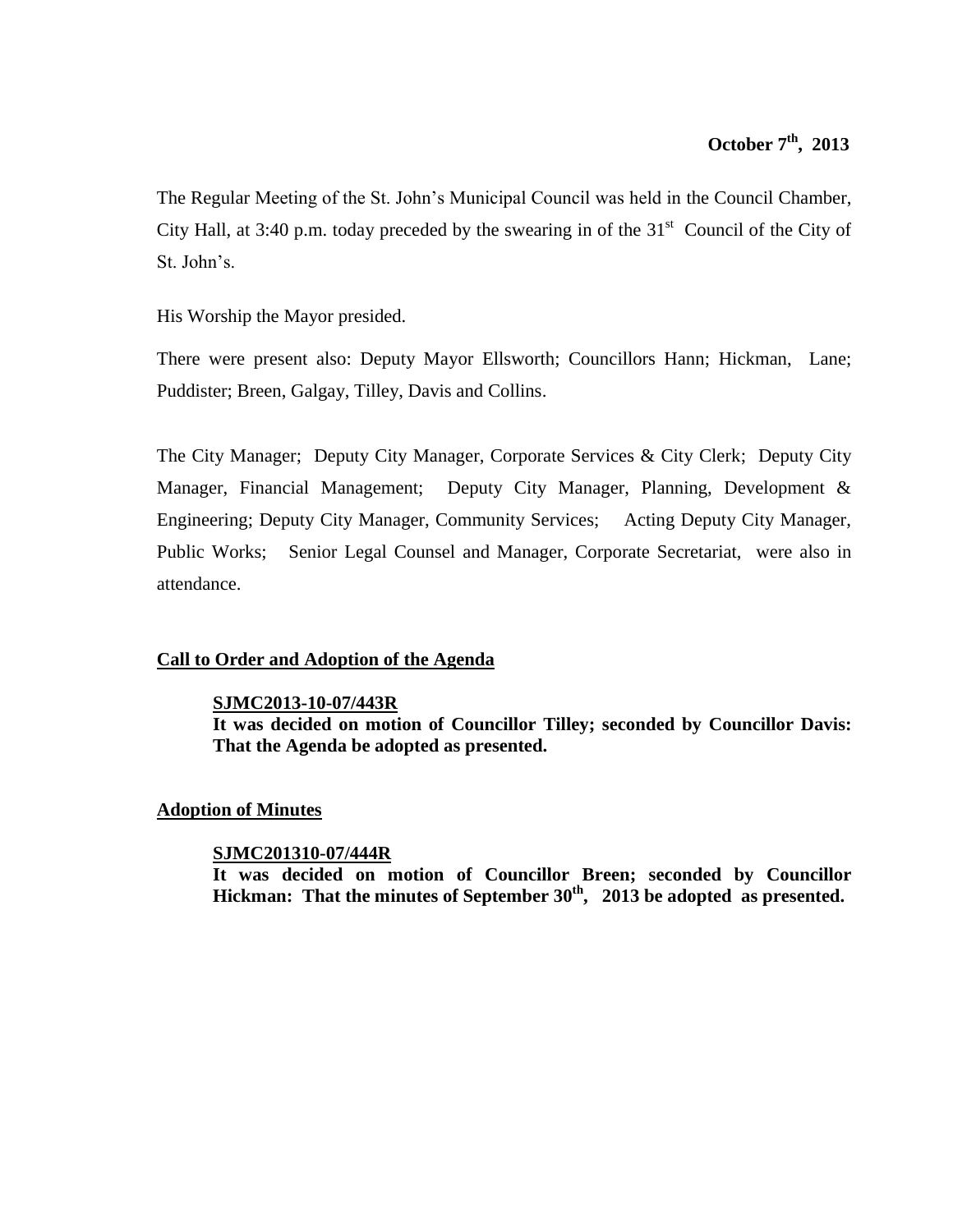### **Development Permits**

Council considered as information the following Weekly Development Permits for the period September 27, 2013 to October 3, 2013:

#### **DEVELOPMENT PERMITS LIST DEPARTMENT OF PLANNING, DEVELOPMENT AND ENGINEERING FOR THE PERIOD OF September 27, 2013 TO October 3, 2013**

| Code       | Applicant                   | Application                                                | Location                   | Ward | <b>Development</b><br><b>Officer's Decision</b> | Date                  |
|------------|-----------------------------|------------------------------------------------------------|----------------------------|------|-------------------------------------------------|-----------------------|
| <b>COM</b> | <b>Exp Services</b><br>Inc. | Cabot Ford - Site plan<br>approval                         | 177 Kenmount Road          |      | Approved                                        | September 30,<br>2013 |
| <b>RES</b> |                             | Home Office -<br>Assembly of Stained<br>Glass Sun Catchers | 3 Berry Street             | 3    | Approved                                        | October 3,<br>2013    |
| <b>RES</b> |                             | Subdivide for One (1)<br>Additional Building Lot           | 297 Portugal Cove<br>Place |      | Approved                                        | October 3,<br>2013    |
|            |                             |                                                            |                            |      |                                                 |                       |
|            |                             |                                                            |                            |      |                                                 |                       |
|            |                             |                                                            |                            |      |                                                 |                       |

**\* Code Classification: RES- Residential INST - Institutional COM- Commercial IND - Industrial AG - Agriculture OT - Other**

**Gerard Doran Development Officer Department of Planning**

**\*\* This list is issued for information purposes only. Applicants have been advised in writing of the Development Officer's decision and of their right to appeal any decision to the St. John's Local Board of Appeal.**

# **Building Permits List – September 30, 2013**

## **SJMC2013-10-07/445R**

**It was decided on motion of Councillor Galgay; seconded by Councillor Puddister: That the recommendation of the Deputy City Manager, Planning, Development & Engineering with respect to the following building permits, be approved:**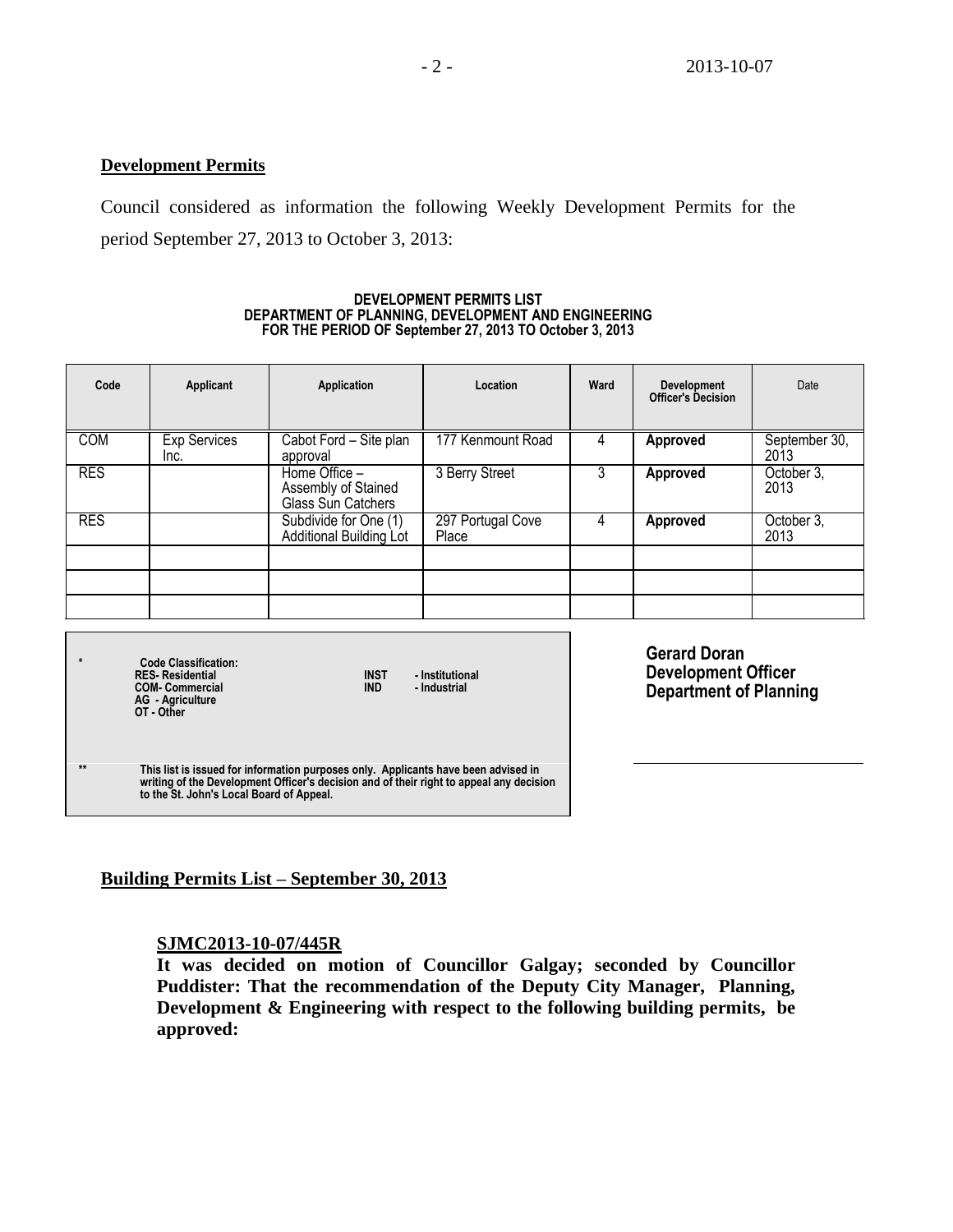# **Building Permits List Council's October 07, 2013 Regular Meeting**

Permits Issued: 2013/09/26 To 2013/10/02

**Class: Commercial**

| 58 Kenmount Rd, Unit #0125     | Retail Store<br>Co         |  |
|--------------------------------|----------------------------|--|
| 1 Paton St Unit 112            | Clinic<br>Co               |  |
| 140a Prowse Ave Exten          | Co Retail Store            |  |
| 40 Aberdeen Ave, Bogart's      | Retail Store<br>Sn         |  |
| 48 Kenmount Road-Taste Of Med  | Retail Store<br>Sn         |  |
| 78 Harvey Rd Tim Hortons       | Eating Establishment<br>Ms |  |
| 54 Kenmount Rd                 | Eating Establishment<br>Ms |  |
| 193 Kenmount Rd Clearence Cntr | Retail Store<br>Ms         |  |
| 475 Kenmount Rd                | Car Sales Lot<br>Ms        |  |
| 446 Newfoundland Dr Mr Sub     | Eating Establishment<br>Ms |  |
| 30 Ropewalk Lane               | Eating Establishment<br>Ms |  |
| 117 Ropewalk Lane Mr Sub       | Eating Establishment<br>Ms |  |
| 15-27 Stavanger Dr             | Retail Store<br>Ms         |  |
| 506 Topsail Rd                 | Eating Establishment<br>Ms |  |
| 425 Topsail Rd                 | Commercial School<br>Ms    |  |
| 286 Torbay Rd Country Keepsake | Retail Store<br>Ms         |  |
| 320 Torbay Rd Wendy's          | Eating Establishment<br>Sn |  |
| 20 Mews Pl                     | Office<br>Rn.              |  |
| 516 Topsail Rd                 | Office<br>Rn               |  |
| 3-11 Rowan St                  | Commercial School<br>Cr    |  |
| 365-367 Water St               | Office<br>Rn.              |  |
|                                |                            |  |

This Week \$ 2,859,600.00

#### **Class: Industrial**

This Week \$ .00

#### **Class: Government/Institutional**

10 Barter's Hill -12th Floor Rn Admin Bldg/Gov/Non-Profit

This Week \$ 32,000.00

#### **Class: Residential**

| 7 Abraham St           | Nc  | Patio Deck               |
|------------------------|-----|--------------------------|
| 38 Anthony Ave, Unit A | Nc  | Duplex Dwelling          |
| 38 Anthony Ave, Unit B | Nc  | Duplex Dwelling          |
| 20 Bambrick St         | Nc. | Fence                    |
| 109 Carrick Dr         | Nc  | Accessory Building       |
| 43 Chalker Pl          | Nc. | Fence                    |
| 181 Cheeseman Dr       | Nc  | Fence                    |
| 12 Cowan Ave           | Nc  | Patio Deck               |
| 21 Cumberland Cres     | Nc  | Accessory Building       |
| 14 Duke St, Lot 214    | Nc  | Single Detached Dwelling |
| 66 Fleming St          | Nc  | Patio Deck               |
| 53 Kenai Cres          | Nc  | Fence                    |
| 55 Kenai Cres          | Nc  | Accessory Building       |
| 55 Kenai Cres          | Nc. | Fence                    |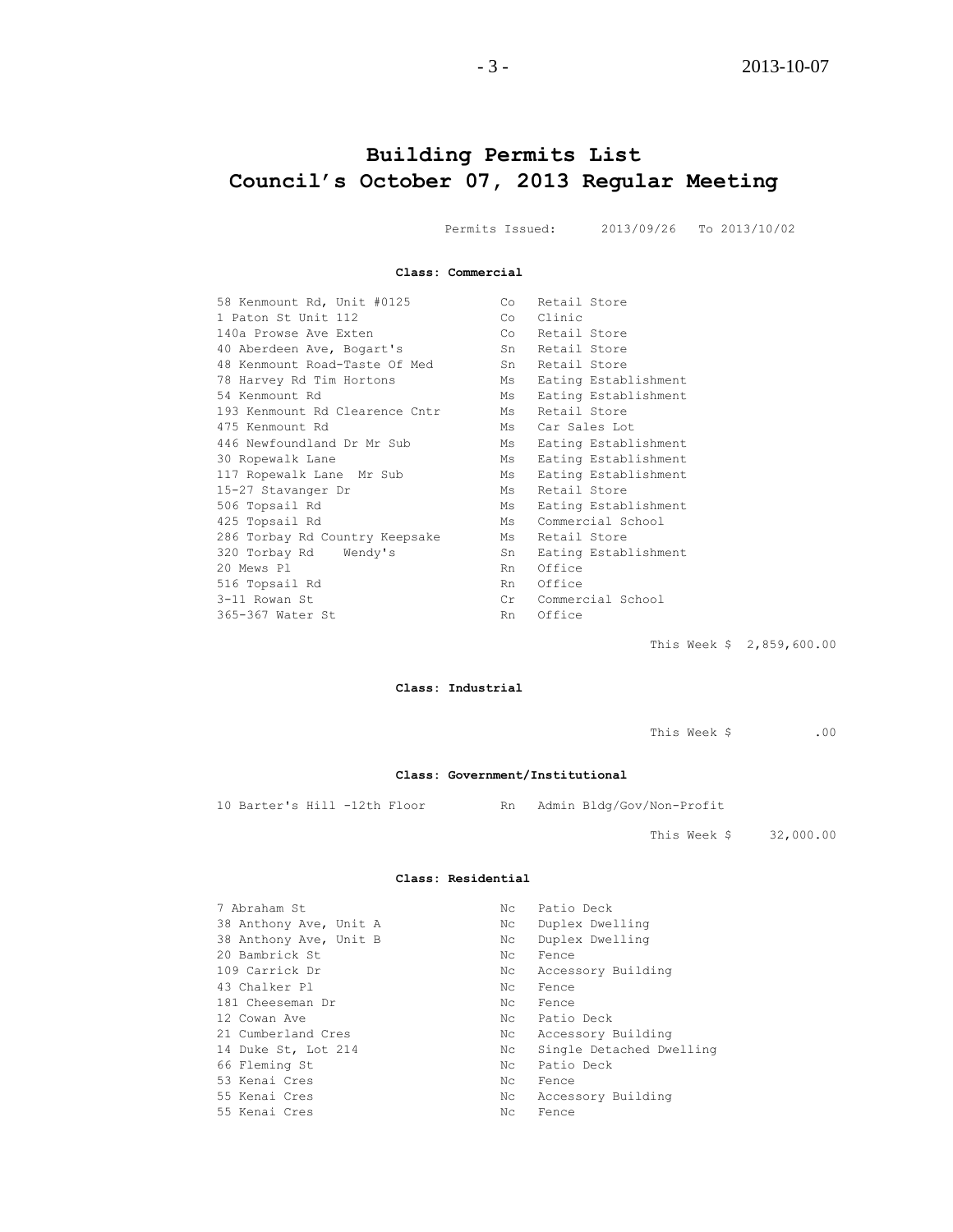212 Ladysmith Dr, Lot 503 Nc Single Detached Dwelling<br>
111 Ladysmith Dr, Lot 187 Nc Single Detached Dwelling<br>
123 Ladysmith Dr, Lot 193 Nc Single Detached Dwelling Nc Single Detached Dwelling Nc Single Detached Dwelling 22 Newhook Pl **NC Accessory Building** 48 O'reilly St Nc Fence 10 Parkridge Dr Nc Accessory Building 95 Pearltown Rd **No. 1988** Nc Accessory Building 95 Pearltown Rd<br>66 St. Clare Ave Nc Rence<br>24 Stellars 21 34 Seaborn St Nc Accessory Building 6 Stephano St, Lot 233 Nc Single Detached & Sub.Apt ' Stephano St, Lot 234 Nc Single Detached & Sub.Apt 5 Stephano St, Lot 230 Nc Single Detached Dwelling 7 Stephano St, Lot 229 Nc Single Detached Dwelling 245 Topsail Rd North Communist Research Nc Accessory Building 27 Sitka St, Lot 281 Nc Single Detached & Sub.Apt 7 Eastaff St Co Subsidiary Apartment 87 Perlin St Co Home Office 27 Hamel St Cr Single Detached & Sub.Apt 7 Thompson Pl Cr Subsidiary Apartment 7 Abraham St Ex Single Detached Dwelling 66 Fleming St Ex Single Detached Dwelling 90 Blue Puttee Dr Rn Single Detached Dwelling 6 Bond St Rn Single Detached Dwelling 128 Cashin Ave Exten RN Rn Townhousing 130 Cashin Ave Exten RN Rn Townhousing 132 Cashin Ave Exten Rn Townhousing 134 Cashin Ave Exten Rn Townhousing 286 Freshwater Rd Rn Single Detached Dwelling 60 King's Rd **Rn** Townhousing 212 Ladysmith Dr **Rn** Single Detached Dwelling<br>
5 Parliament Pl **Rn** Single Detached Dwelling Rn Single Detached Dwelling 14 Sequoia Dr Rn Single Detached Dwelling 14 Sequente Branch Rn Single Detached Dwelling<br>168 Signal Hill Rd Rn Single Detached Dwelling 350 Topsail Rd **Rn** Single Detached Dwelling 10 Vimy Ave Rn Townhousing 11 Wishingwell Rd<br>16 Aldergrove Pl<br>16 Aldergrove Pl<br>19 Sw Single Detached Dwel. 16 Aldergrove Pl Sw Single Detached Dwelling

This Week \$ 3,009,852.00

#### **Class: Demolition**

21 Firdale Dr Sw Single Detached Dwelling

| 49 Fleming St     | Dm Single Detached Dwelling |
|-------------------|-----------------------------|
| 26 Livingstone St | Dm Townhousing              |
| 32 Quidi Vidi Rd  | Dm Single Detached Dwelling |

This Week \$ 21,000.00

This Week's Total: \$ 5,922,452.00

Repair Permits Issued: 2013/09/26 To 2013/10/02 \$ 70,000.00

Legend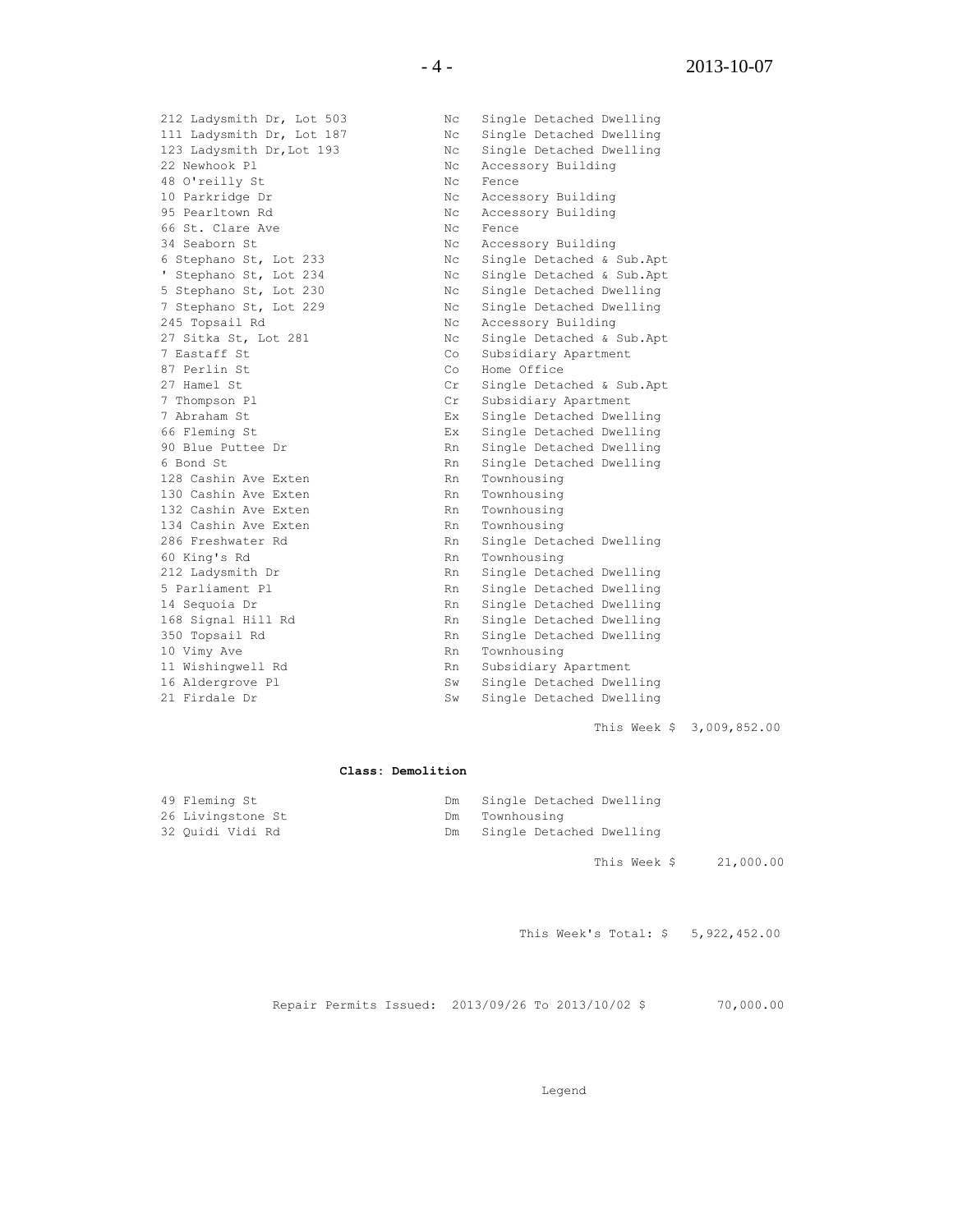|           | Co Change Of Occupancy  |    | Sn Sign                 |
|-----------|-------------------------|----|-------------------------|
|           | Cr Chng Of Occ/Renovtns |    | Ms Mobile Sign          |
| Fx.       | Extension               |    | Cc Chimney Construction |
|           | No. New Construction    |    | Cd Chimney Demolition   |
|           | Oc Occupant Change      |    | Dv Development File     |
|           | Rn Renovations          | Ws | Woodstove               |
| <b>Sw</b> | Site Work               |    | Dm Demolition           |
|           | Ti Tenant Improvements  |    |                         |

| Year To Date Comparisons                  |                    |                  |                      |  |
|-------------------------------------------|--------------------|------------------|----------------------|--|
| October 7, 2013                           |                    |                  |                      |  |
|                                           |                    |                  |                      |  |
| Type                                      | 2012               | 2013             | $%$ Variance $(+/-)$ |  |
| Commercial                                | \$175,600,600.00   | \$77,700,600.00  | $-56$                |  |
| Industrial                                | \$5,000,000.00     | \$131,000.00     | $-97$                |  |
| Government/Institutional                  | \$15,500,500.00    | \$77,300,100.00  | 399                  |  |
| Residential                               | \$147, 200, 300.00 | \$129,100,200.00 | $-12$                |  |
| Repairs                                   | \$4,200,600.00     | \$4,000,000.00   | $-5$                 |  |
| Housing Units (1 & 2 Family<br>Dwellings) | 483                | 371              |                      |  |
| Total                                     | \$347,502,000.00   | \$288,231,900.00 | $-17$                |  |

Respectfully Submitted,

Jason Sinyard, P. Eng., Mba Director Of Planning & Development

# **Payrolls and Accounts**

### **SJMC2013-10-07/446R**

**It was decided on motion of Councillor Galgay; seconded by Councillor Puddister: That the following Payrolls and Accounts for the week October 3, 2013 be approved:**